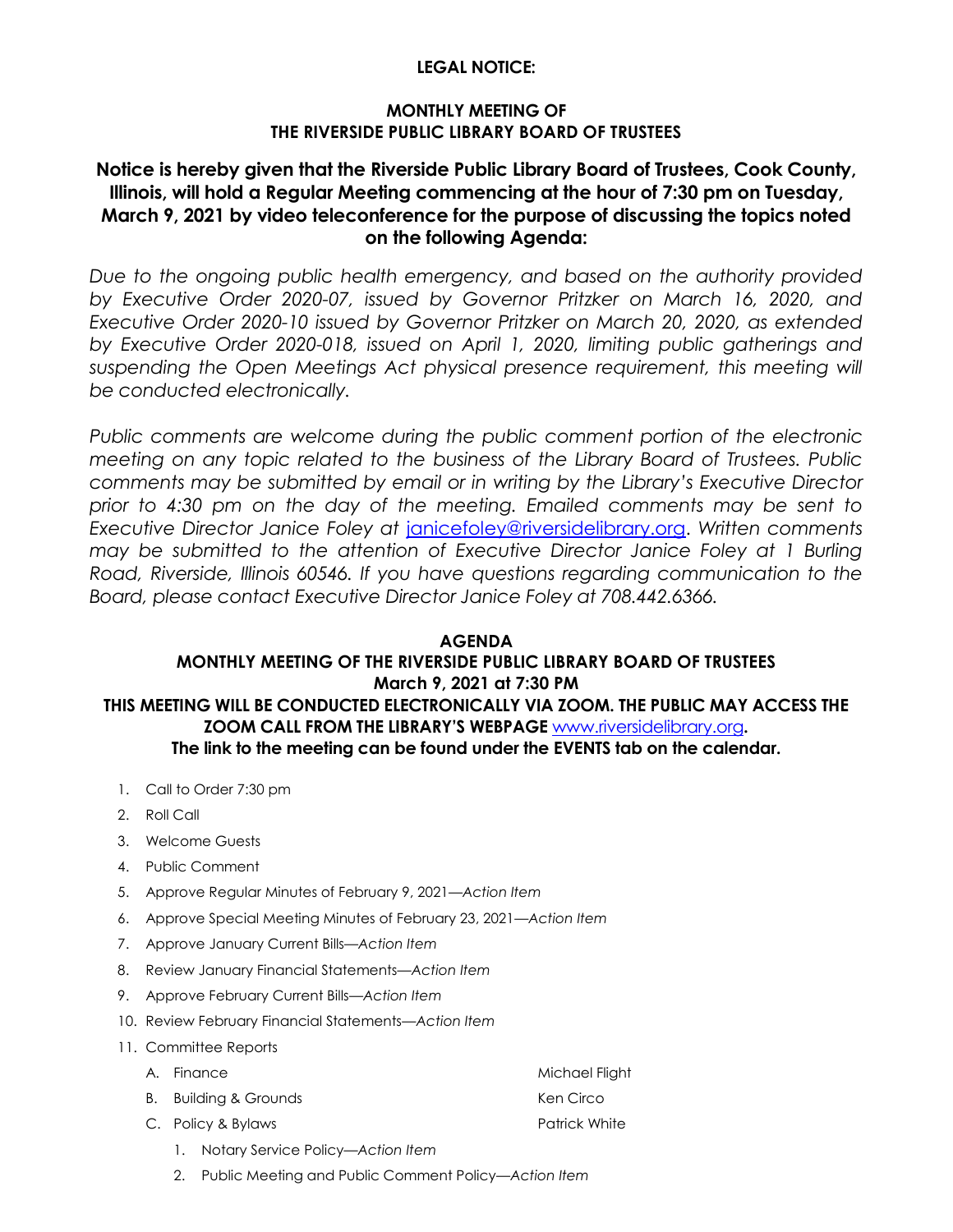3. Sexual Harrassment Policy*—Action Item* 4. Whistleblower Protection Policy—*Action Item* D. Technology and the matter of the Michael Hagins E. Communications Jen Pacourek & Courtney Greve Hack 12. Staff Reports: February A. Children & Youth Services Manager Nora Durbin B. Patron Services & Computer Services Manager Sharon Shroyer C. Information Services **Diane Silva** Diane Silva D. Monthly Statistics—January and February 13. Director's Report **Containers** and a state of the United States of Tanice Foley 14. Unfinished Business 15. New Business A. 2020 Year End Fund Transfer 16. Announcements 17. Correspondence & FYIs 18. Executive Session

*The Board of Trustees may decide, by a roll call vote, to convene in executive session if there are matters to discuss confidentially, in accordance with the Open Meetings Act.*

19. Adjournment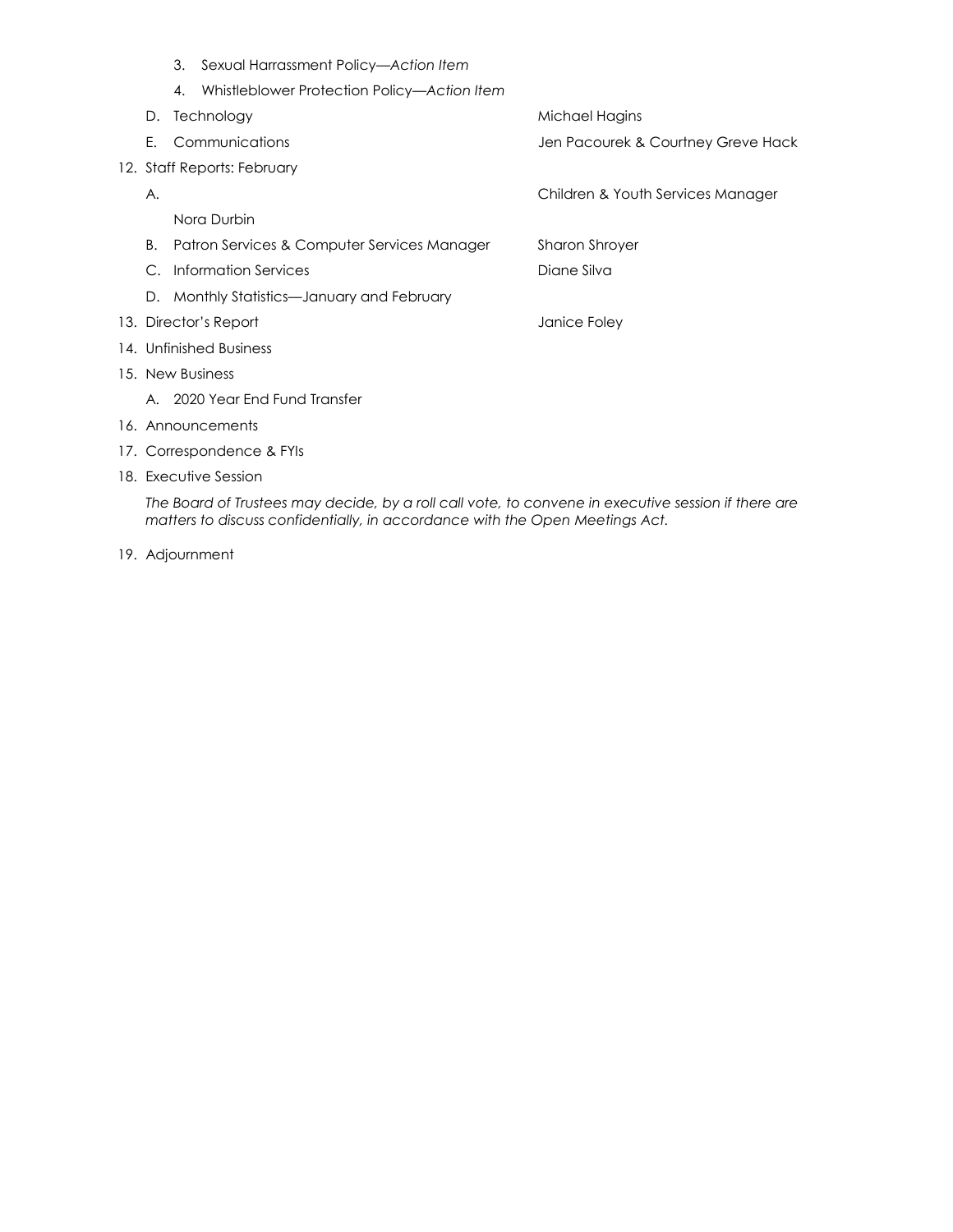# **Minutes of the Regular Board Meeting Of the Riverside Public Library Board of Trustees February 9, 2021**

**Held Tuesday, February 9, 2021** by video teleconference via Zoom, called for 7:30 pm.

**In Attendance:** President, Joan Wiaduck; Vice President, Ken Circo; Treasurer, Michael Flight; Secretary, Courtney Greve Hack; Jen Pacourek; and Patrick White

**Also in Attendance:** Library Director, Janice A. Foley; Assistant Director, Diane Silva; Bookkeeper, Jane Wilhelm; Administrative Assistant, Christine Legan

### **Absent:** Michael Hagins

Called to order at 7:36 pm by President Joan Wiaduck.

#### **Review of Minutes**

Ken Circo moved, and Michael Flight seconded, that the Board approve the minutes of the January 12, 2021 regular meeting. Ayes: Circo, Flight, Greve Hack, Pacourek, White Nays: None Abstained: None The motion passed.

# **Committee Reports**

#### *Finance*

Jen Pacourek will be added as an authorized signer for First American.

#### *Building & Grounds—Lo Destro Construction*

Ken Circo did a walkthrough of the lower level today with Darren Schretter of Studio GC and representatives from Lo Destro Construction. A punch list is being prepared to determine final work items as the project nears completion.

### *Building & Grounds—Fire Sprinkler System*

Fox Valley provided preliminary drawings for the required fire sprinkler system on the lower level. The Board reviewed the proposal and discussed the layout. Before the Board can make a decision to proceed, Darren Schretter from Studio GC will prepare documentation, along with questions and concerns, to submit to Fox Valley based on the walkthrough conducted today by Ken Circo, Darren Schretter, and Nick Santelli and Frank Blanche of Lo Destro. The Board is open to convening a special meeting if Fox Valley returns a revised proposal before the next regular Board meeting.

### *Policy & Bylaws—Donations Policy*

Patrick White moved, and Michael Flight seconded, that the Board approve the *Donations Policy.* Ayes: Circo, Flight, Greve Hack, Pacourek, White Nays: None Abstained: None The motion passed.

### *Policy & Bylaws—Donors Recognition/Naming Policy*

Patrick White moved, and Michael Flight seconded, that the Board approve the *Donors Recognition/Naming Policy.* Ayes: Circo, Flight, Greve Hack, Pacourek, White Nays: None Abstained: None The motion passed.